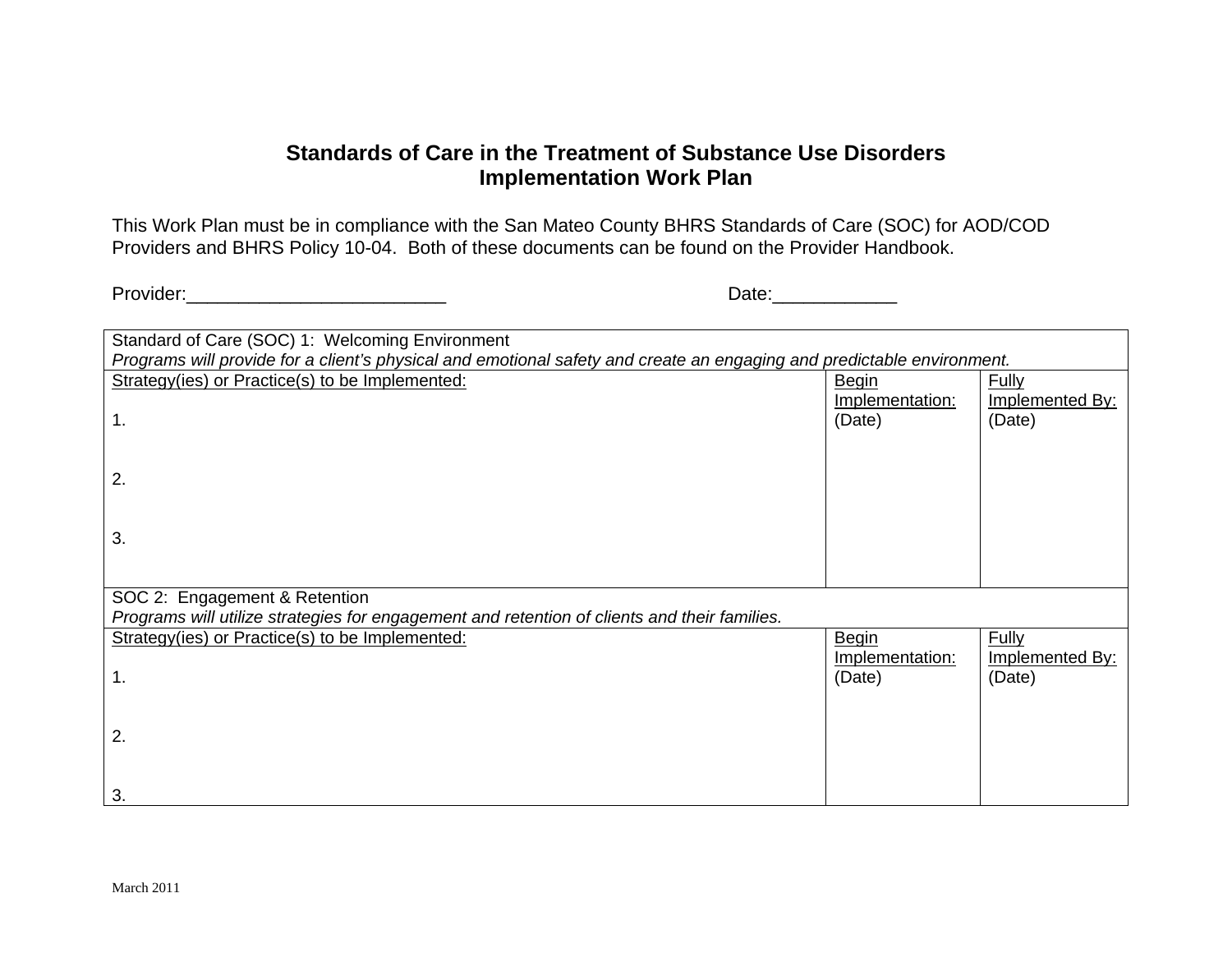| SOC 3: Client-Centered Care                                                                                                                                                                                                             |                             |                           |  |
|-----------------------------------------------------------------------------------------------------------------------------------------------------------------------------------------------------------------------------------------|-----------------------------|---------------------------|--|
| Programs will provide individually tailored and client-driven treatment, while balancing the health, safety, and integrity of the program.                                                                                              |                             |                           |  |
| Strategy(ies) or Practice(s) to be Implemented:                                                                                                                                                                                         | <b>Begin</b>                | Fully                     |  |
| $\mathbf 1$ .                                                                                                                                                                                                                           | Implementation:<br>(Date)   | Implemented By:<br>(Date) |  |
| 2.                                                                                                                                                                                                                                      |                             |                           |  |
| 3.                                                                                                                                                                                                                                      |                             |                           |  |
| SOC 4: Culturally Competent Care                                                                                                                                                                                                        |                             |                           |  |
| Providers are responsible to be culturally fluent and responsive to the historical and cultural experiences and needs of each client.                                                                                                   |                             |                           |  |
| Strategy(ies) or Practice(s) to be Implemented:                                                                                                                                                                                         | Begin                       | Fully                     |  |
|                                                                                                                                                                                                                                         | Implementation:             | Implemented By:           |  |
| $\mathbf 1$ .                                                                                                                                                                                                                           | (Date)                      | (Date)                    |  |
|                                                                                                                                                                                                                                         |                             |                           |  |
| 2.                                                                                                                                                                                                                                      |                             |                           |  |
|                                                                                                                                                                                                                                         |                             |                           |  |
|                                                                                                                                                                                                                                         |                             |                           |  |
| 3.                                                                                                                                                                                                                                      |                             |                           |  |
|                                                                                                                                                                                                                                         |                             |                           |  |
| SOC 5: Co-occurring Capable Care                                                                                                                                                                                                        |                             |                           |  |
| Programs will be engaged in continuously improving their co-occurring capability. Policies, procedures and programming and staff<br>competencies are designed to meet the anticipated needs of individuals with co-occurring disorders. |                             |                           |  |
| <b>Quality Improvement Process:</b>                                                                                                                                                                                                     | Frequency of Review/ Cycle: |                           |  |
|                                                                                                                                                                                                                                         |                             |                           |  |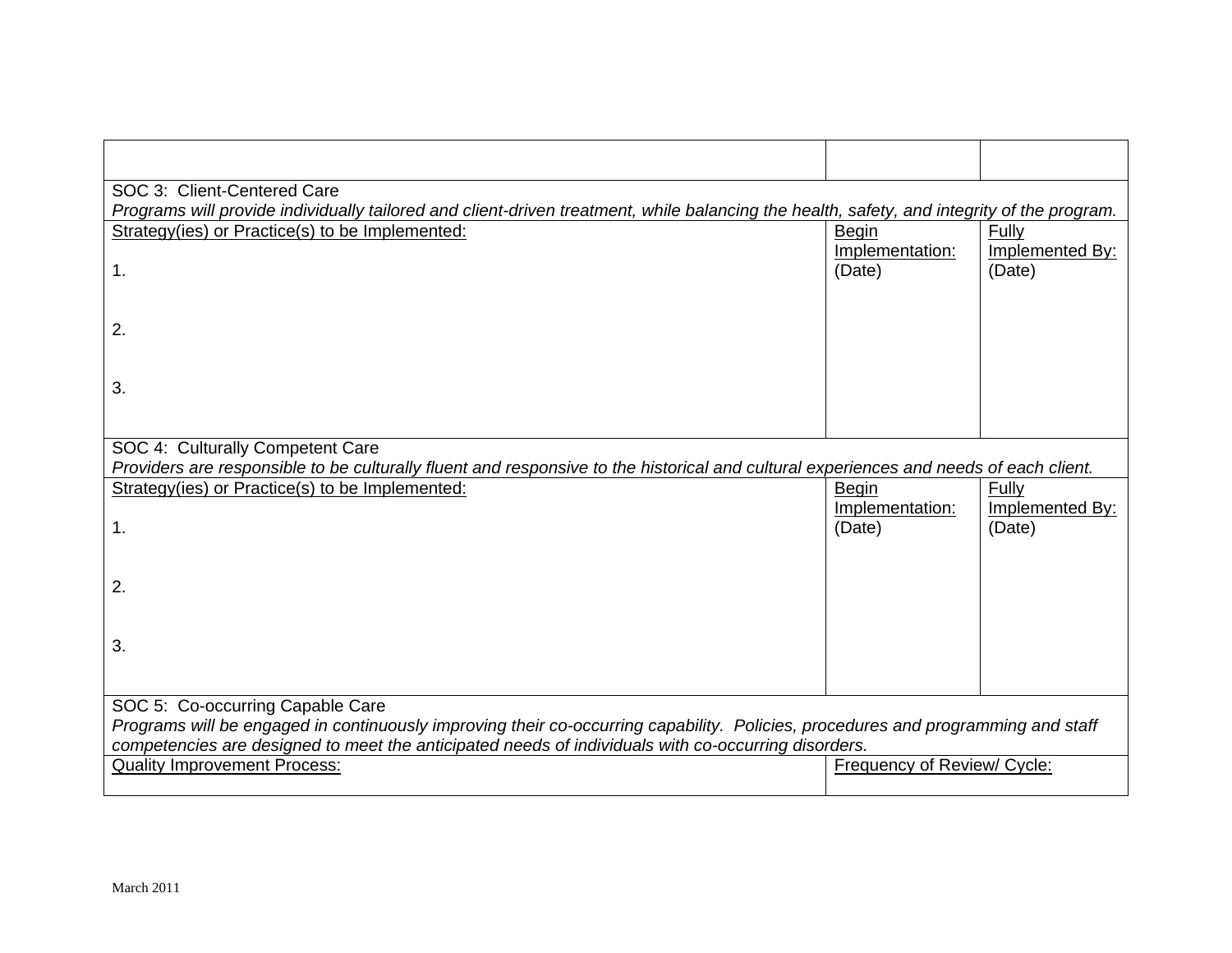| 1.                                                                                                                              |                 |                 |
|---------------------------------------------------------------------------------------------------------------------------------|-----------------|-----------------|
|                                                                                                                                 |                 |                 |
| SOC 6: Stage-matched Treatment Planning                                                                                         |                 |                 |
| Treatment Plans must consider the stage of change of each client for each problem, and be informed by the integrated assessment |                 |                 |
| of substance use and mental health symptoms.                                                                                    |                 |                 |
| Strategy(ies) or Practice(s) to be Implemented:                                                                                 | Begin           | Fully           |
|                                                                                                                                 | Implementation: | Implemented By: |
| 1.                                                                                                                              | (Date)          | (Date)          |
|                                                                                                                                 |                 |                 |
| 2.                                                                                                                              |                 |                 |
|                                                                                                                                 |                 |                 |
|                                                                                                                                 |                 |                 |
| 3.                                                                                                                              |                 |                 |
|                                                                                                                                 |                 |                 |
| SOC 7: Effective Treatment based on Evidenced-based Practices                                                                   |                 |                 |
| AOD and COD providers will provide effective treatment for clients with COD and AOD problems. Evidenced-based practices         |                 |                 |
| (EBP's) and promising practices will be utilized during all phases of treatment.                                                |                 |                 |
| Core Treatment Components to be Implemented and EBP or promising practice utilized:                                             | <b>Begin</b>    | Fully           |
| 1. Cognitive-Behavioral Therapy                                                                                                 | Implementation: | Implemented By: |
| А.                                                                                                                              | (Date)          | (Date)          |
|                                                                                                                                 |                 |                 |
| В.                                                                                                                              |                 |                 |
|                                                                                                                                 |                 |                 |
| 2. Relapse Prevention                                                                                                           |                 |                 |
|                                                                                                                                 |                 |                 |
| Α.                                                                                                                              |                 |                 |
| В.                                                                                                                              |                 |                 |
|                                                                                                                                 |                 |                 |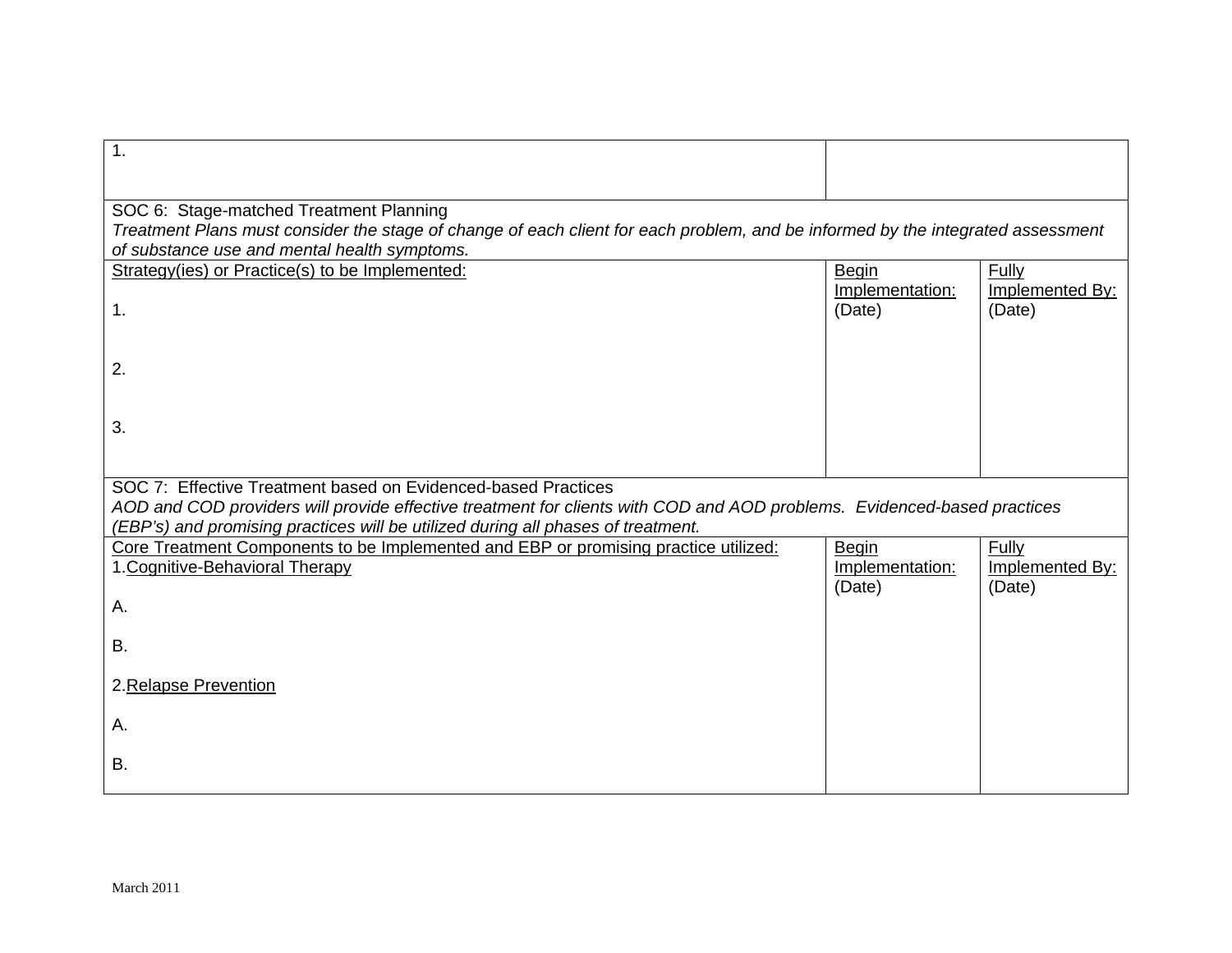| 3. Trauma-Informed Treatment           |  |
|----------------------------------------|--|
| Α.                                     |  |
| <b>B.</b>                              |  |
| 4. Continuing Care/Recovery Management |  |
| Α.                                     |  |
| В.                                     |  |
| 5. Psycho-education                    |  |
| Α.                                     |  |
| Β.                                     |  |
| 6. Contingency Management              |  |
| Α.                                     |  |
| В.                                     |  |
| 7. Smoking Cessation                   |  |
| Α.                                     |  |
| Β.                                     |  |
| 8. Family Relations/Parenting          |  |
| Α.                                     |  |